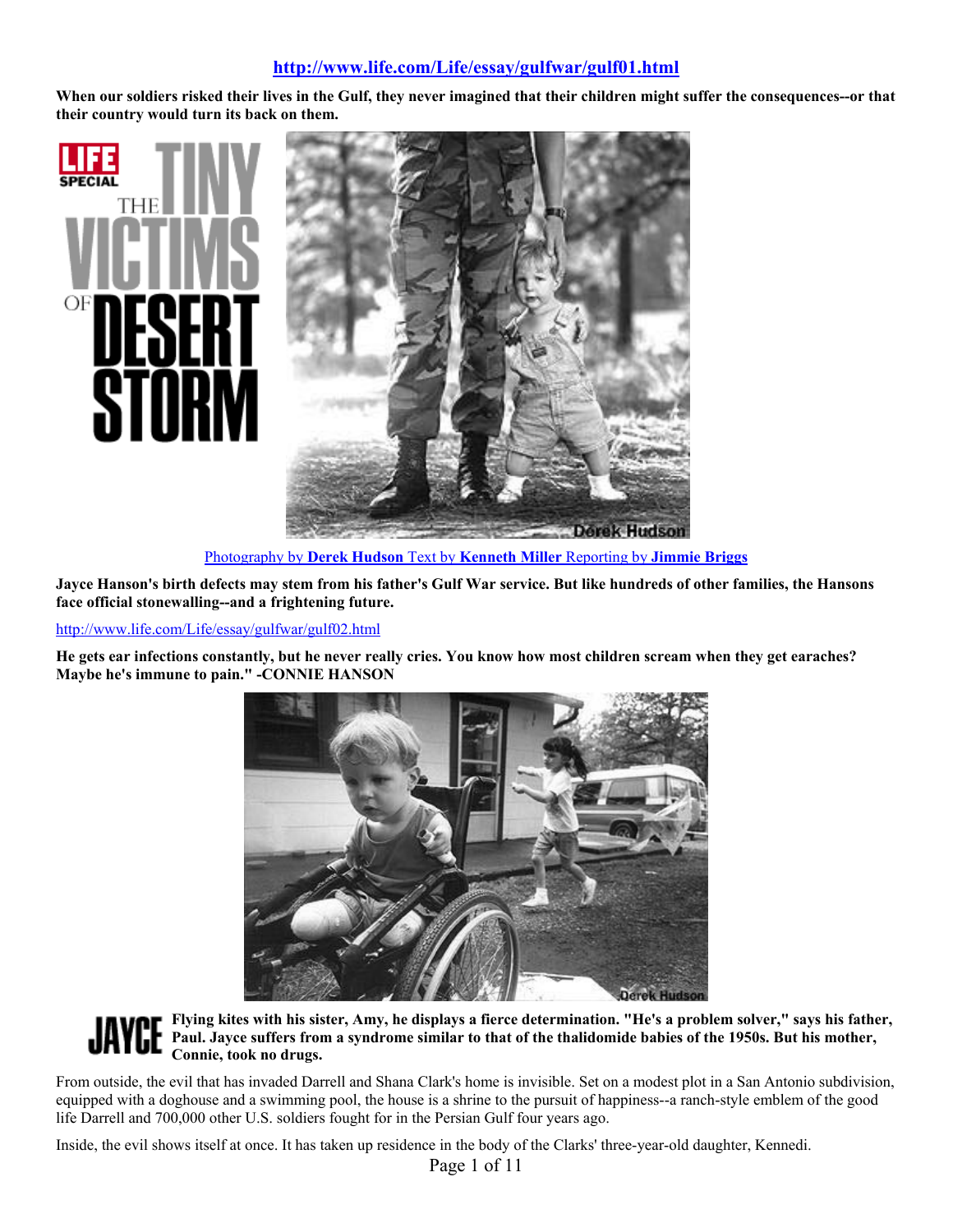On a Saturday afternoon, Darrell and Shana huddle in their paneled living room. They are in their mid-twenties, robust and suntanned, but their eyes are older. Kennedi toddles about, pretending to snap pictures. You see the evil's imprint when she lowers the toy camera: Her face is grotesquely swollen, sprinkled with red, knotted lumps.

Kennedi was born without a thyroid. If not for daily hormone treatments, she would die. What disfigures her features, however, is another congenital condition: hemangiomas, benign tumors made of tangled blood vessels. Since she was a few weeks old, they have been popping up all over--on her eyelids and lips; in her throat



and spinal canal. Laser surgery shrinks them, but they return again and again. They distort her speech, threaten her life. And, inevitably, they draw the stares of strangers. "When people see her," says Shana, "they say, 'Ooh, what happened to your baby?'"

Neither Shana nor her husband can answer that question conclusively, but they suspect that Kennedi's troubles have their origins in the Gulf, where Darrell served as an Army paratrooper. During operations Desert Shield and Desert Storm, he faced a mind- boggling array of environmental hazards. Like an estimated 45,000 of his comrades, he has developed symptoms--in his case, asthma and recurring pneumonia--linked to an elusive affliction known as Gulf War syndrome. And like a growing number of Gulf War veterans, some of whom remain apparently healthy, he has fathered a child with devastating birth defects.

## http://www.life.com/Life/essay/gulfwar/gulf03.html

**[The veterans] need to keep the pressure on because . . . the companies who stand to be found liable will be in there lobbying."** 

# **-ADM. ELMO ZUMWALT JR.**



**Jayce is remarkably agile. He can feed himself marshmallows (above) or shimmy quickly across a floor. But learning to walk on prosthetic legs (right) is terribly difficult without arms to use for balance. Jayce's mother, Connie (left), holds up a mirror to help him with coordination. A devout Christian, she faces her family's troubles stoically. "I accept what God has given us," she says, "and try to make the best of it."** 

Researchers have been probing Gulf War syndrome since late 1991, when returning soldiers reported a spate of mysterious maladies. Conclusions have been slow to arrive. Last June the federal Centers for Disease Control (CDC) confirmed that Gulf vets were unusually susceptible to a dozen ailments--from rashes to incontinence, hair loss to memory loss, chronic indigestion to chronic pain. But in August a Pentagon study concluded that neither the vets nor their loved ones showed signs of any "new or unique illness." Veterans' advocates disputed that finding, as did the National Academy of Sciences' Institute of Medicine, which declared that the report's "reasoning . . . is not well explained." And while there is, as yet, no absolute proof that Gulf vets' babies are especially prone to congenital problems, patterns of defects have begun to emerge--patterns unlikely to result from chance alone.

During the past year, LIFE has conducted its own inquiry into the plight of these children. We sought to learn whether U.S. policies put them at risk and whether the nation ought to be doing more for them and their families. We also aimed to determine whether, as some scientists and veterans allege, the military's own investigation is deeply flawed.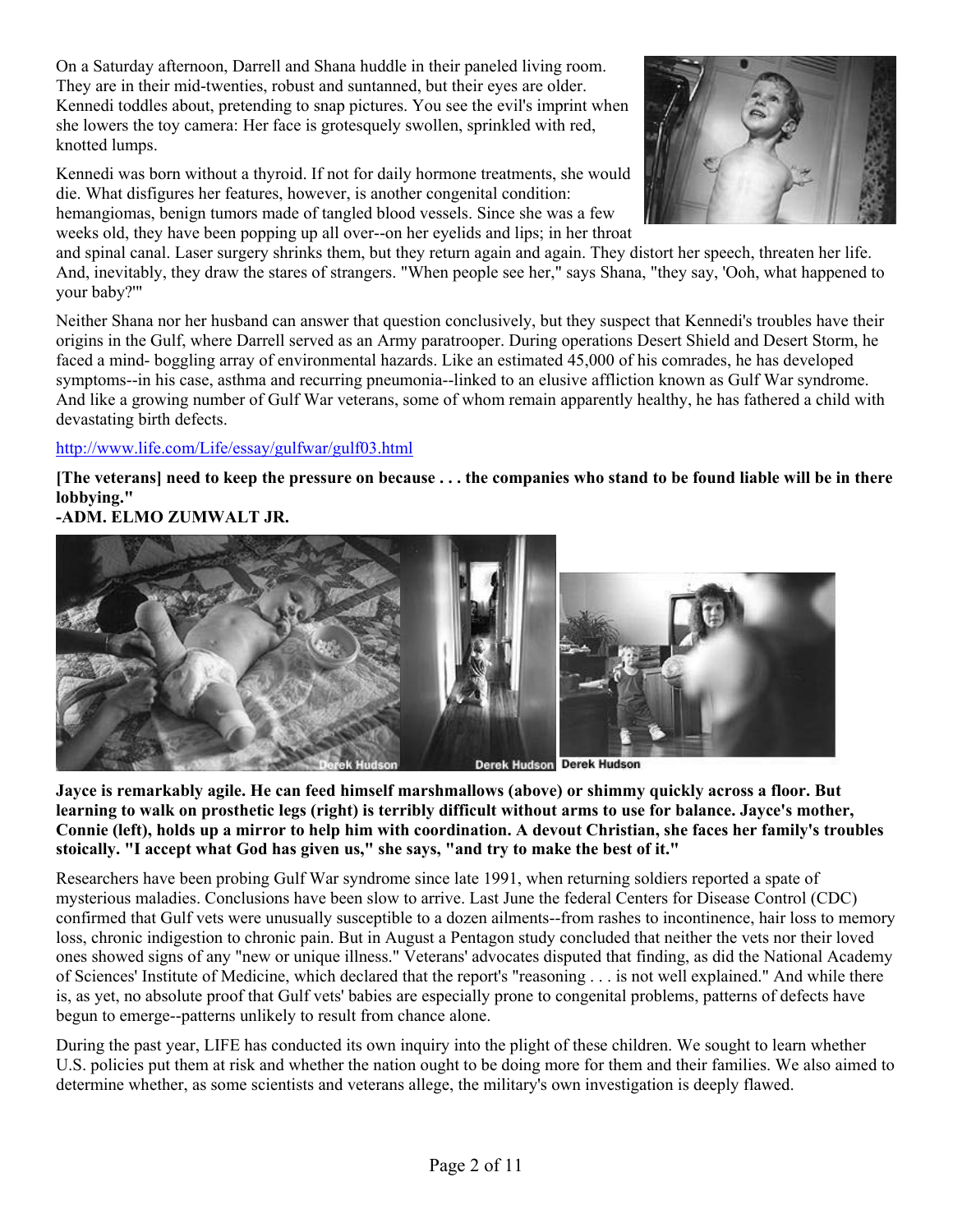The future of this country's volunteer armed forces--institutions dependent on citizens' willingness to serve, and therefore on their trust--may rest on the answers to such questions. Certainly, soldiers expect to forfeit their health, if necessary, in the line of duty. But no one expects that of a soldier's kids.



#### **"When people see her they say, 'What happened to your baby?'" -SHANA CLARK**

**"Adults are worse than children as far as staring," says mom Shana. Kennedi's dad, Darrell, tested positive for radiation exposure, but unless his testes are dissected no link to her condition can be proved.**

'Lea' Arnold was not born to a soldier, but she might as well have been: Her father went to the Gulf as a civilian helicopter mechanic with the Army's 1st Cavalry Division. On a Wednesday morning, Lea' lies naked in her parents' bed, in a small house off a gravel road in Belton, Tex. A nurse looms over her, brandishing a plastic hose.

"Don't hurt me," wails Lea.

"I'm not going to hurt you, sweetie," says the nurse. "You need to peepee."

As the nurse administers the catheter, Lisa Arnold--a sturdy woman who carries her sadness on broad shoulders--tells the story of her daughter's birth. "The doctor said, 'Well, she's got a little problem with her back.' They let me hold her for a minute, and then they took her to intensive care." Lea' had spina bifida, a split in the backbone that causes paralysis and hydrocephalus, or water on the brain. She needed surgery to remove three vertebrae. "They told us that if she lived the next 36 hours, she'd have a pretty good chance of surviving. Those 36 hours . . . it's kind of indescribable what that's like."

Three years later, Lea' has grown into a redhead like her mother, with the haunted face of a medieval martyr. She cannot move her legs or roll over. A shunt drains fluid from her skull. "She tells me every night that she wants to walk," says Richard Arnold, a softspoken ex-Marine.

Richard, who had fathered two healthy children before he went to war, was working for Lockheed in the Gulf. But he bunked in the desert with the troops--and that meant swallowing, inhaling and otherwise absorbing some very dicey stuff. According to a 1994 report by the General Accounting Office, American soldiers were exposed to 21 potential "reproductive toxicants," any of which might have harmed them as well as their future children. They used diesel fuel to keep down sand. They marched through smoke from burning oil wells. They doused themselves with bug sprays. They handled a toxic nerve-gas decontaminant, ethylene glycol monomethyl ether. They fired shells tipped with depleted uranium. Other teratogens--materials that cause birth defects--may have been present too. One possibility is that desert winds bore traces of Iraqi poison gas.(POISON IN THE DESERT and POISON IN THE AIR LINK: http://www.life.com/Life/essay/gulfwar/gulfside01.html )

Some physicians who have treated Gulf vets believe they may be suffering from a general overload of chemical pollutants--and that their body fluids are actually toxic. (Indeed, many veterans' wives are sick; a few complain that their husbands' semen blisters their skin.) "It was a toxic environment," says Dr. Charles Jackson, staff physician for the Veterans Administration Medical Center in Tuskegee, Ala. Other doctors, while agreeing that chemicals or radiation may have caused birth defects, think the vets' ills came from a germ--an unknown Iraqi biological warfare agent, perhaps, or some form of leishmaniasis, a disease carried by sand flies.

Government scientists generally discount these theories. "The hard cold facts" are simply not there, says Dr. Robert Roswell, executive director of the Persian Gulf Veterans Coordinating Board. But one hypothesis elicits even his respect. "The one argument that does deserve further study [concerns] the combination of pyridostigmine bromide with pesticides."

Pyridostigmine bromide--or PB--is a drug usually prescribed to sufferers of myasthenia gravis, a degenerative nerve disease. But animal experiments have shown that pretreatment with PB may also provide some protection from the nerve gas soman. The U.S.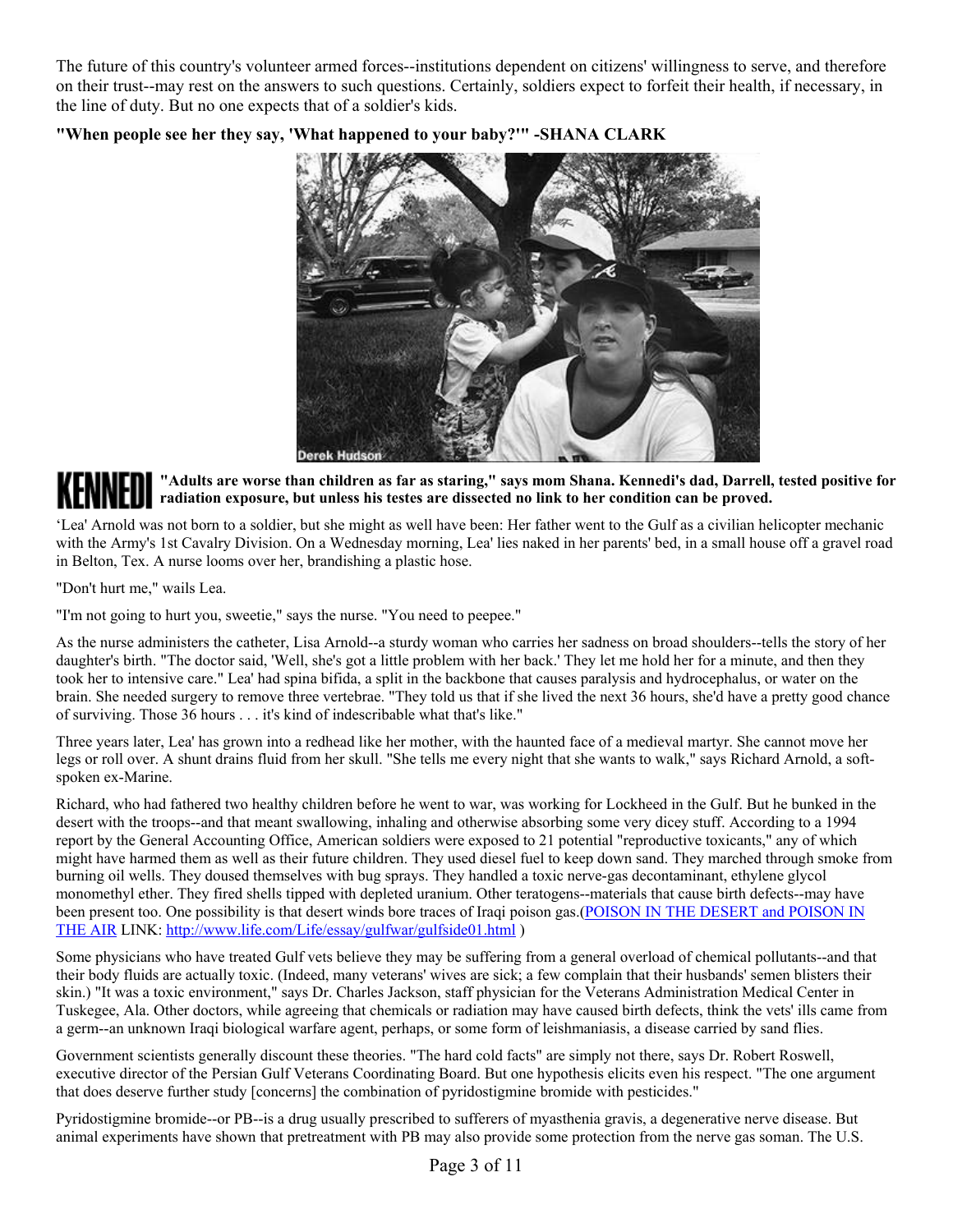military therefore gave the drug to most Americans in the Gulf. Darrell Clark, for instance, took it, and Richard Arnold--now racked with chronic joint pain--probably did: "I took everything the First Cavalry took."

http://www.life.com/Life/essay/gulfwar/gulf05.html



**"Everything we hoped for just crashed. Why us? Why Cedrick?" -BIANCA MILLER**

## **His five-year-old sister, Larissa, must be careful when they play together: A fall could dislodge the shunt in his head and lead to brain damage. Cedrick's handicaps have left his parents, Steve and Bianca, terrified of having more children.**

The Defense Department may have been taking a big chance with PB. In earlier, small-scale safety trials, Air Force pilots had reported serious side effects, including impaired breathing, vision, stamina and short-term memory. (Many soldiers would experience such symptoms during the Gulf War.) Even more alarming, PB was known to *worsen* the effects of some kinds of nerve gas (see POISON IN THE MIX see End of essay). Nonetheless, as war threatened, the Pentagon persuaded the Food and Drug Administration to waive its prohibition on testing a drug for new purposes without the subjects' "informed consent." FDA deputy commissioner Mary Pendergast defends that ruling: "You can't have your troops being the ones to decide whether they'll take some step to keep themselves healthy."

If PB did cause lasting problems, the reason could be the way it interacts with bug spray. In 1993, James Moss, a scientist with the U.S. Department of Agriculture, found that when cockroaches are exposed to PB along with the common insect repellent DEET--used in the Gulf--the toxicity of both chemicals is multiplied. Moss says he pursued his experiments in spite of orders to stop. His contract wasn't renewed when it expired last year, and the researcher claims he was blackballed. (USDA Secretary Dan Glickman says Moss's "temporary appointment" was up and Moss knew it.) Since Moss's study, two others--one by the Pentagon itself, the second by Duke University--have found neural damage in rats and chickens exposed to another chemical cocktail, this one a mixture of PB, DEET and permethrin, an insecticide. Permethrin, however, was probably used by no more than 5 percent of U.S. soldiers in the Gulf.

Pentagon officials deny that any PB-DEET mixture could have caused birth defects in male Gulf vets' children. "I'm not aware that a male can be exposed to a chemical agent, and then two years later his sperm creates a defect," says Dr. Stephen Joseph, assistant secretary of defense for health affairs. But some chemicals, such as mustard gas, have been shown to affect sperm production for even longer periods. Clearly, further research is needed to determine whether a PBand-bug-spray combo can behave the same way.

Army Sgt. Brad Minns is pretty sure he didn't take PB, but he did take a vaccine meant to save his life if Iraq resorted to germ warfare. He fears that this medication caused his chronic fatigue--and that his Gulf War service ultimately blighted his baby's life at the root.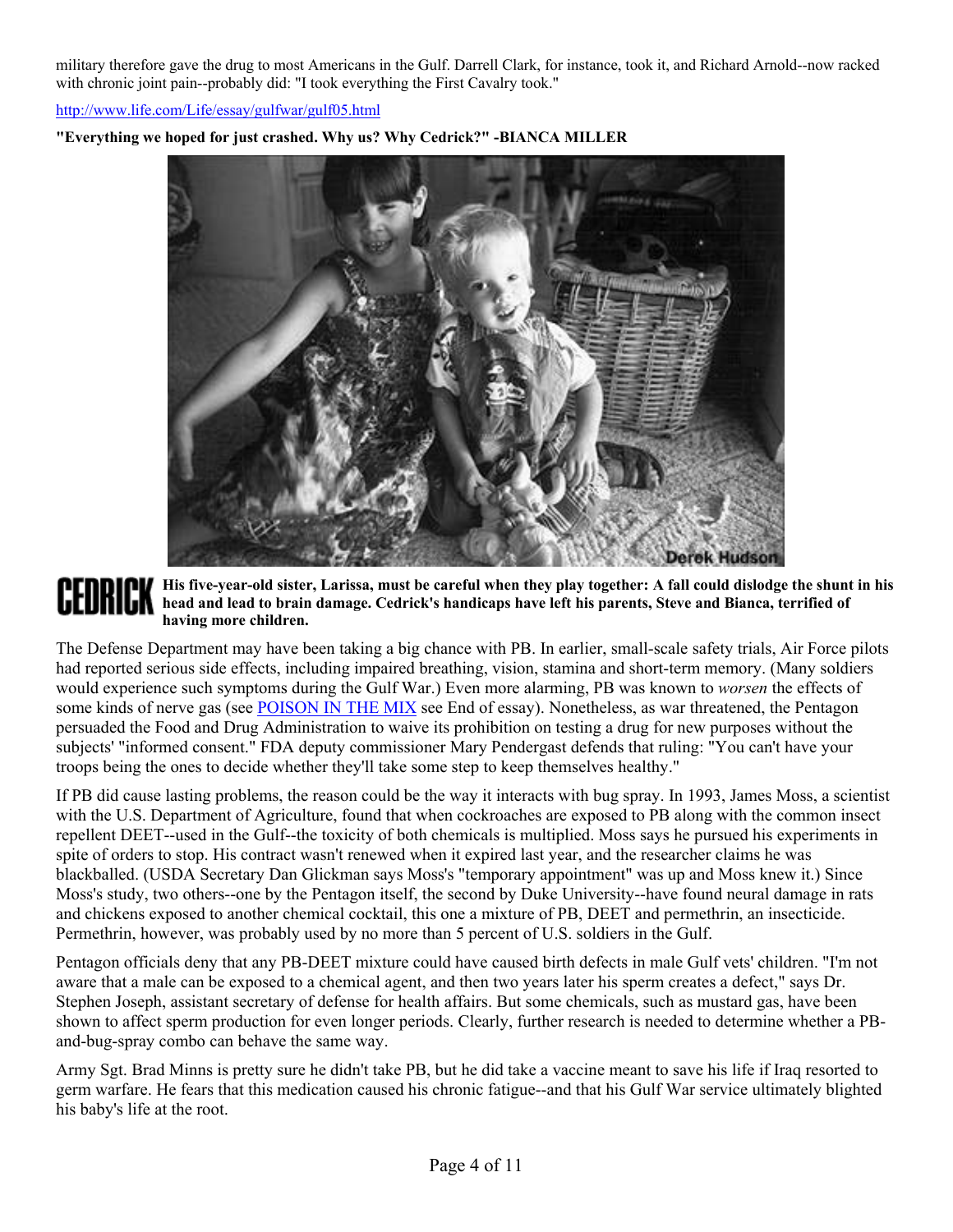In their bungalow at Fort Meade, Md., Brad and his wife, Marilyn, list their son's tribulations. Casey was born with Goldenhar's syndrome, characterized by a lopsided head and spine. His left ear was missing, his digestive tract disconnected. Trying to repair his scrambled innards, surgeons at Walter Reed Army Medical Center damaged his vocal cords and colon, say Brad and Marilyn. (Ben Smith, a spokesman for Walter Reed, says, "A claim has been filed by the family, and until it's resolved [the case] is in the hands of the lawyers.") Now 26 months old, Casey speaks in sign language. His parents feed him and remove his wastes through holes in his belly. Otherwise, he's a regular kid, tearing about the sparsely decorated room, shoving pens, books, scraps of paper into his mouth. Marilyn follows, tugging them out again.

# http://www.life.com/Life/essay/gulfwar/gulf06.html

#### **"A lot of parents have anxieties about coming forth" - DR. SHARON COOPER, Womack Army Medical Center**



# **Born with organs out of place, he suffered further damage in surgery, says his father, Brad. Now Casey's chest has stopped growing, leading to fears that he may need an operation at some point to preserve function in his lungs.**

"He's a little terror," says Brad, with the weariest of smiles.

A military policeman posted mainly at an airfield in Saudi Arabia, Brad, along with 150,000 other American soldiers, took a vaccine--on his commander's orders--against weapon-borne anthrax. A second vaccine, against botulism, was administered to 8,000 soldiers. A staff report issued last December by the Senate Committee on Veterans' Affairs concluded that "Persian Gulf veterans were . . . ordered under threat of Article 15 or court-martial, to discuss their vaccinations with no one, not even with medical professionals needing the information to treat adverse reactions from the vaccine." The Senate report noted that the particular botulinum toxoid issued "was not approved by FDA." Other details from the survey: Of responding veterans who had taken the anthrax vaccine, 85 percent were told they could not refuse it, and 43 percent experienced immediate side effects. Only one fourth of the women to whom it was administered were warned of any risks to pregnancy. Of all responding personnel who had taken the antibotulism medicine, 88 percent were told not to turn it down and 35 percent suffered side effects. None of the women given botulinum toxoid were told of pregnancy risks. "Anthrax vaccine should continue to be considered as a potential cause for undiagnosed illnesses in Persian Gulf military personnel," said the report in one of its summations. And in another: "[The botulism vaccine's] safety remains unknown."

In a conference room at the Womack Army Medical Center in Fort Bragg, N.C., Melanie Ayers is addressing a support group for parents of Gulf War babies. "Sometimes," she says, "I wish I'd gone into a corner and stayed naive." Pixie-faced and preternaturally energetic, Ayers, 30, dates her loss of innocence to November 1993, when her five-month-old son died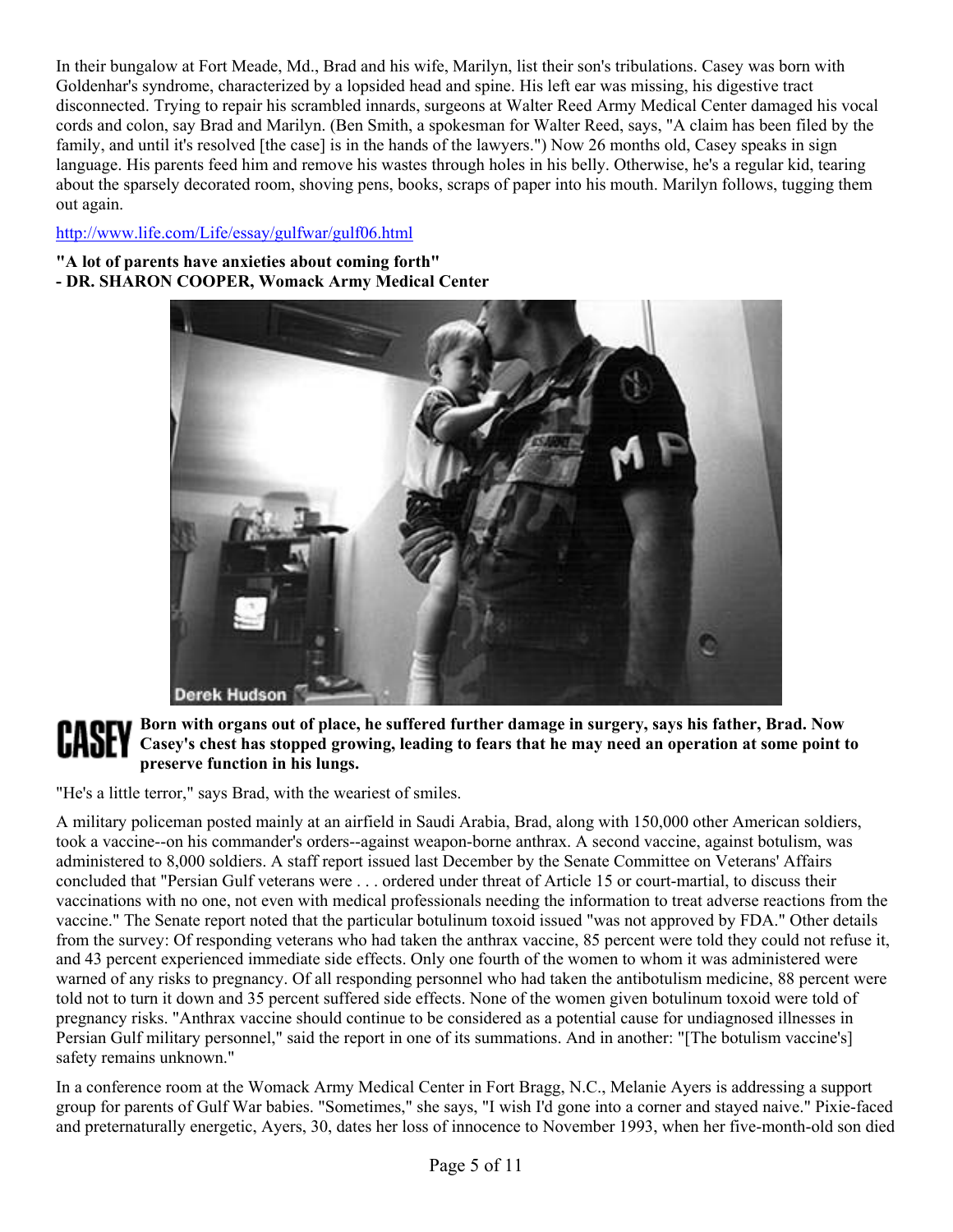of congestive heart failure. Michael, who was conceived after his father, Glenn, returned from action as a battery commander in the Gulf, sweated constantly--until the night he woke up screaming, his arms and legs ice-cold. His previously undetected mitral-valve defect cost him his life.

After Michael's death, Melanie sealed off his bedroom; she tried to close herself off as well. But soon she began to encounter "a shocking number" of other parents whose post-Gulf War children had been born with abnormalities. All of them were desperate to know what had gone wrong and whether they would ever again be able to bear healthy babies. With Kim Sullivan, an artillery captain's wife whose infant son, Matthew, had died of a rare liver cancer, Melanie founded an informal network of fellow sufferers.

Surrounded by framed photos of decorated medics and nurses, a dozen of those moms and dads have come to share their worries, anger and grief. Kim is here. So is Connie Hanson, wife of an Army sergeant; her son, Jayce, was born with multiple deformities. Army Sgt. John Mabus has brought along his babies, Zachary and Andrew, who suffer from an incomplete fusion of the skull. The people in this room have turned to one another because they can no longer rely upon the military.

**"They told us that if she lived the next 36 hours, she'd have a pretty good chance of surviving. Those 36 hours. . . . It's kind of indescribable what that's like." -LISA ARNOLD**

http://www.life.com/Life/essay/gulfwar/gulf07.html





Spina bifida cripples her legs. Her upper body is so weak that she can't push herself in a wheelchair on carpeting. To strengthen her bones, she spends hours in a contraption that holds her upright. Brothers Nathan (in tree) and

Joey, both born before the war, are healthy. "The boys care a lot about Lea'," says her mom, Lisa. "Every time she goes to the hospital, their schoolwork suffers."

"A lot of the parents have had anxieties about coming forth with their concerns," says Dr. Sharon Cooper, the Womack Center's director of pediatrics. Cooper is one military official who, rather than taking an adversarial stance, is dedicated to helping Gulf veterans and their families cope. Many vets speak of Army physicians who dismiss physical ailments as symptoms of stress, even as fabrication. They cite an internal report by the National Guard, leaked to the press last year, which revealed that hundreds of Gulf vets had been wrongly discharged as a money-saving measure--let go with a supposedly clean bill of health, although ongoing medical problems entitled them to remain in the service for treatment. A second report, issued by the GAO earlier this year, scores the Veterans Administration for being routinely tardy with its payments to ailing vets. "When you send a veteran off to do dangerous work, I think his complaints deserve respect," says West Virginia Sen. Jay Rockefeller. "The phrase I've used is 'reckless disregard.' There's a stark pattern of Defense Department recklessness."

For vets with afflicted babies, the runaround can be just as bad. Military doctors often ignore signs of inborn disorders, say Gulf War parents, or refuse to discuss them frankly. And when they do talk about birth defects, the doctors--and Pentagon bureaucrats--are quick to cite a statistic that drives these parents wild: At least 3 percent of American babies are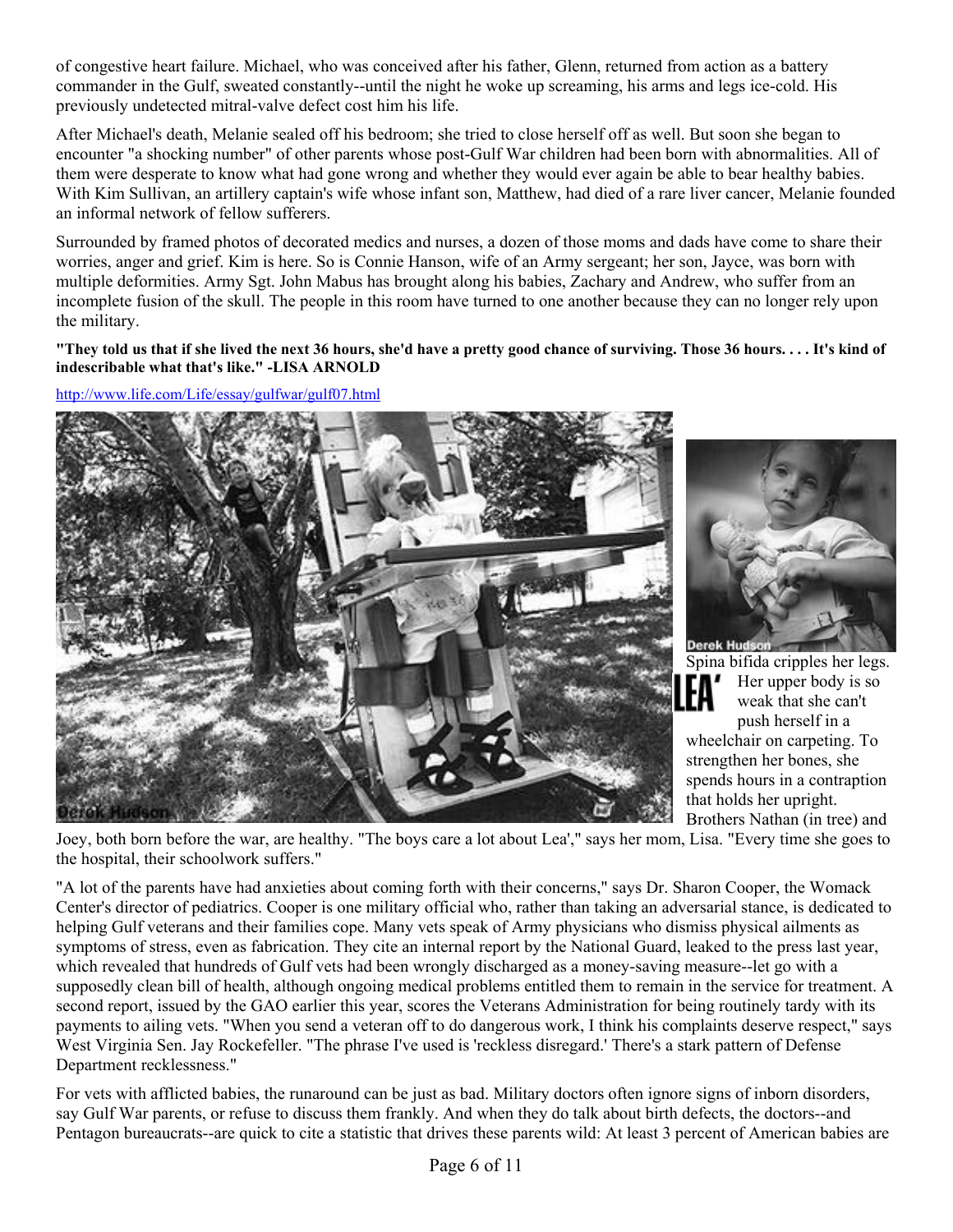born with abnormalities. To which Melanie Ayers responds: "I'd like to put my child's picture in front of them and say, 'Glance at that once in a while to make sure you're telling me the truth.'"

# **"There's a stark pattern of Defense Department recklessness." -SEN.JAY ROCKEFELLER**

http://www.life.com/Life/essay/gulfwar/gulf08.html



#### **"Just about our whole world is centered around Lea'," says Lisa Arnold. Huge medical bills--and the unwillingness of insurance companies to cover preexisting conditions-- force the family to live in poverty to qualify for Medicaid.**

Indeed, the truth may not be as simple as "at least three percent" implies. On a blazing Saturday afternoon, flanked by his parents, three-year-old Cedrick Miller is dangling his feet in an apartment-complex pool in San Antonio. Flossy-haired and shy, he looks younger than his age. Cedrick was born with his trachea and esophagus fused; despite surgery, his inability to hold down solid food has kept his weight to 20 pounds. His internal problems include hydrocephalus and a heart in the wrong place. But it's clear from one look that something else is awry.

Cedrick suffers, like Casey Minns, from Goldenhar's syndrome. The left half of his face is shrunken, with a missing ear and a blind eye. His mother, Bianca, says that when a prenatal exam showed the defects, "everything we'd hoped for just crashed. What had Cedrick done to deserve this?"

Steve Miller, a former Army medic, thinks chemicals damaged his sperm. He believes statistical evidence is at hand. "With Goldenhar's," he says, "we have clustering."

*Clustering* is the term epidemiologists use when an ailment strikes one group of people more than others--and the phenomenon can be a key indicator that something more than chance is causing birth defects. The Association of Birth Defect Children says it has found the first cluster of defects in the offspring of U.S. Gulf veterans: 10 babies with severe Goldenhar's syndrome, a condition that usually strikes one in 26,000, according to ABDC executive director Betty Mekdeci. (Another case has surfaced in Britain, where 600 vets complain of Gulf-related illness.) The ABDC, which has gathered data on 163 ailing Gulf War babies so far, is tracking four more possible clusters--of victims of hypoplastic left heart syndrome, of atrial-septal heart defect, of microcephaly and of immune-system deficiencies. Significantly, not one of the parents in the ABDC survey has a family history of these types of birth defects. Or as Mekdeci puts it, "There have been no relatives with funny ears."

The difficulty in proving conclusively whether clusters are occurring is that no one--not Mekdeci, not the Pentagon--knows how many babies have been born to Gulf vets. The Defense Department's own survey of 40,000 birth outcomes, initial results of which are due in late October, is the largest study yet, but far from complete since it relies on data only from military hospitals. The Pentagon's Dr. Joseph says the forthcoming report will include "by far the best and most comprehensive information available." Maybe it will, but many still question whether Defense Department scientists are really seeking the hard answers. Earlier this year Dr. Joseph told LIFE that, although trained as a pediatrician, he was entirely unfamiliar with "Goldhavers or Gold Heart--whatever." It's precisely that kind of response that enrages veterans with afflicted babies.

Along with the ABDC and Defense Department surveys, more than 30 other studies of Gulf vets and their children are under way. One that is no longer ongoing, by the Senate Banking Committee, folded last year when committee chair Don Riegle retired. Of the 400 sick vets who had already answered committee inquiries, a startling 65 percent reported birth defects or immune-system problems in children conceived after the war.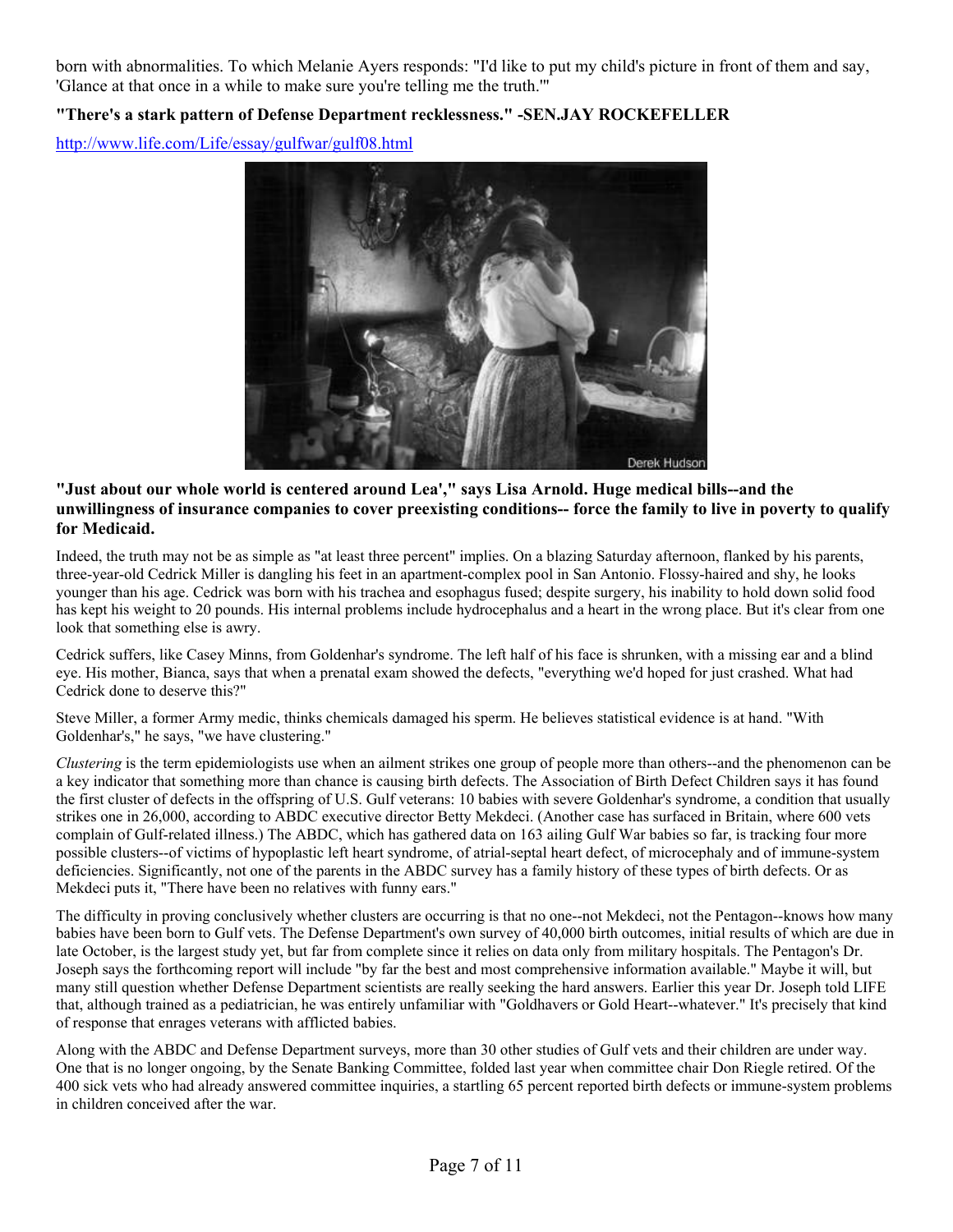#### http://www.life.com/Life/essay/gulfwar/gulf09.html

#### **"A millionaire couldn't care for these kids." -LISA ARNOLD**



#### **An airplane swing sets Jayce free.**

Although Riegle is gone, there are a few others in Washington fighting for afflicted Gulf War families. One is Rockefeller, but in recent months he has lost clout. After last year's GOP landslide, he was ousted as chairman of the Veterans' Affairs Committee, which produced the 1994 report on PB and vaccine use in the Gulf. The new chair, Alan Simpson (R--Wyo.), plans no action "until the hard science is in," says an aide.

Then there is Hillary Rodham Clinton, the point person for an administration that, by pushing through a 1994 law mandating benefits for vets with symptoms, has cast itself as a friend of Gulf War syndrome sufferers. On August 14, at the opening session of the presidential advisory committee on the syndrome, she declared, "Just as we relied on our troops when they were sent to war, we must assure them that they can rely on us now."

Whatever White House fact finders discover, there's no guarantee that Gulf War babies will get government help. As it stands, a soldier's children receive free medical care

only as long as a parent remains in the service. For parents who return to civilian life, the going can be grim. Moreover, the government's record on earlier military health grievances is hardly reassuring. Soldiers unwittingly used in radiation experiments in the 1950s, for instance, had to fight the VA for compensation until the 1980s. And Vietnam veterans claim that scientists manipulated evidence to hide the ravages of Agent Orange. "The CDC actually skewed the data," says retired Navy Adm. Elmo Zumwalt Jr., who blames his son's fatal cancer on the defoliant. Vietnam vets won a \$180 million settlement from Agent Orange manufacturers, but not until 1984. Gulf vets, says Zumwalt, "need to keep the pressure on, because in the case of Agent Orange--and I'm sure it'll occur with Desert Storm syndrome--the companies who stand to be found liable for any harmful effects will be in there lobbying."

A few Desert Storm families have been relatively lucky--the Clarks, for instance, whose daughter has been granted free treatment through November of 1996, thanks to an Air Force doctor who recommended her as a subject for study. But others have been denied insurance coverage for "preexisting conditions." They are being driven into poverty; some join the welfare line so Medicaid will help with the impossible burden. "You could be a millionaire, and there's no way you could take care of one of these children," says Lisa Arnold.

Betty Mekdeci thinks Congress should set up a special insurance fund for families like the Arnolds. "The very least we owe these folks is to provide them with a guarantee of care," she says. "I'd be glad to pay the extra taxes to do it.""

"I'm angry, frustrated and sad," says Darrell Clark. "It's unfortunate that no one will speak up and say, 'Maybe we made a mistake. How can we help you get on with your lives?'"

Packed into an airplane-shaped swing at his grandmother's house in Charlottesville, Va., Jayce Hanson is getting on with his life as best he can. A cherubic, rambunctious blond, he's the unofficial poster boy of the Gulf War babies--seen by millions in *People*. Jayce is the center of attention here, too, as his father pushes the swing and a photographer snaps his picture. But since his last major public appearance, he has undergone a change: His lower legs are missing.

Now three years old, Jayce was born with hands and feet attached to twisted stumps. He also had a hole in his heart, a hemophilia-like blood condition and underdeveloped ear canals. Doctors recently amputated his legs at the knees to make it easier to fit him with prosthetics. "He'll say once in a while, 'My feet are gone,'" says his mother, Connie, "but he's been a real trouper."

During the war, Paul Hanson breathed heavy oil smoke; he stopped taking PB pills early, because they made him dizzy. Now he suffers regularly from headaches, nausea, tightness in the chest. Still, he is optimistic for his son.

"Jayce is very bright," says Paul. "He doesn't realize his limitations. But when he grows up and says, 'Why am I not like everybody else?' we'd like to be able to explain it to him."

#### **END OF ESSAY**

#### **DID PYRIDOSTIGMINE BROMIDE HURT RATHER THAN HELP?**

Whether or not it proves to have caused birth defects, the way pyridostigmine bromide was used in the Gulf was highly questionable. For one thing, its effectiveness against the nerve gas soman may have been undermined by bad planning. U.S. troops (and those of several allied countries) took PB as a pretreatment for exposure to soman. But by itself, PB does nothingÑit only helps the antidote to soman work better once exposure has occurred. Atropine is one of two chemicals used in the antidote, but the dose of atropine contained in U.S. personnel antidote kits was inadequate, according to a December 1994 report by the Senate Committee on Veterans' Affairs. Worse, says the report, experiments show that PB makes animals more vulnerable to some nerve agents, such as sarin (the gas used in this year's Tokyo subway attacks). As it happened, sarin was one of the gases detected by chemical monitors during Desert Storm. The Pentagon says these detections were unreliable, but if there were even minute traces of sarin on the battlefield, PB may have exacerbated its effects.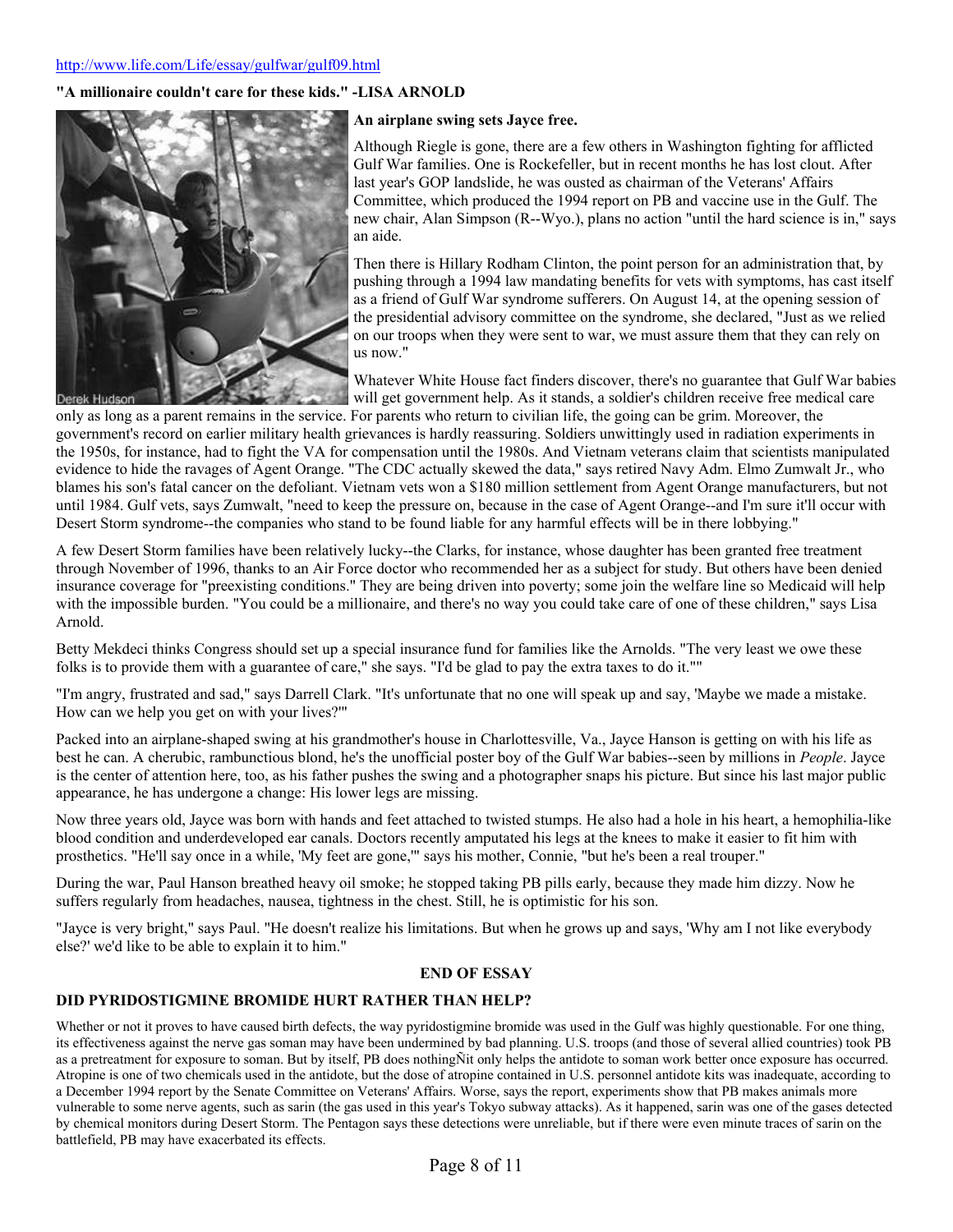SPECIAL INVESTIGATION

The<br>Tiny<br>Victims<br>of Desert Storm

# $_{\rm 1}$ ונו Country<br>ABAN 1-IF.

15

(FRONT PAGE: November 1995 ISSUE)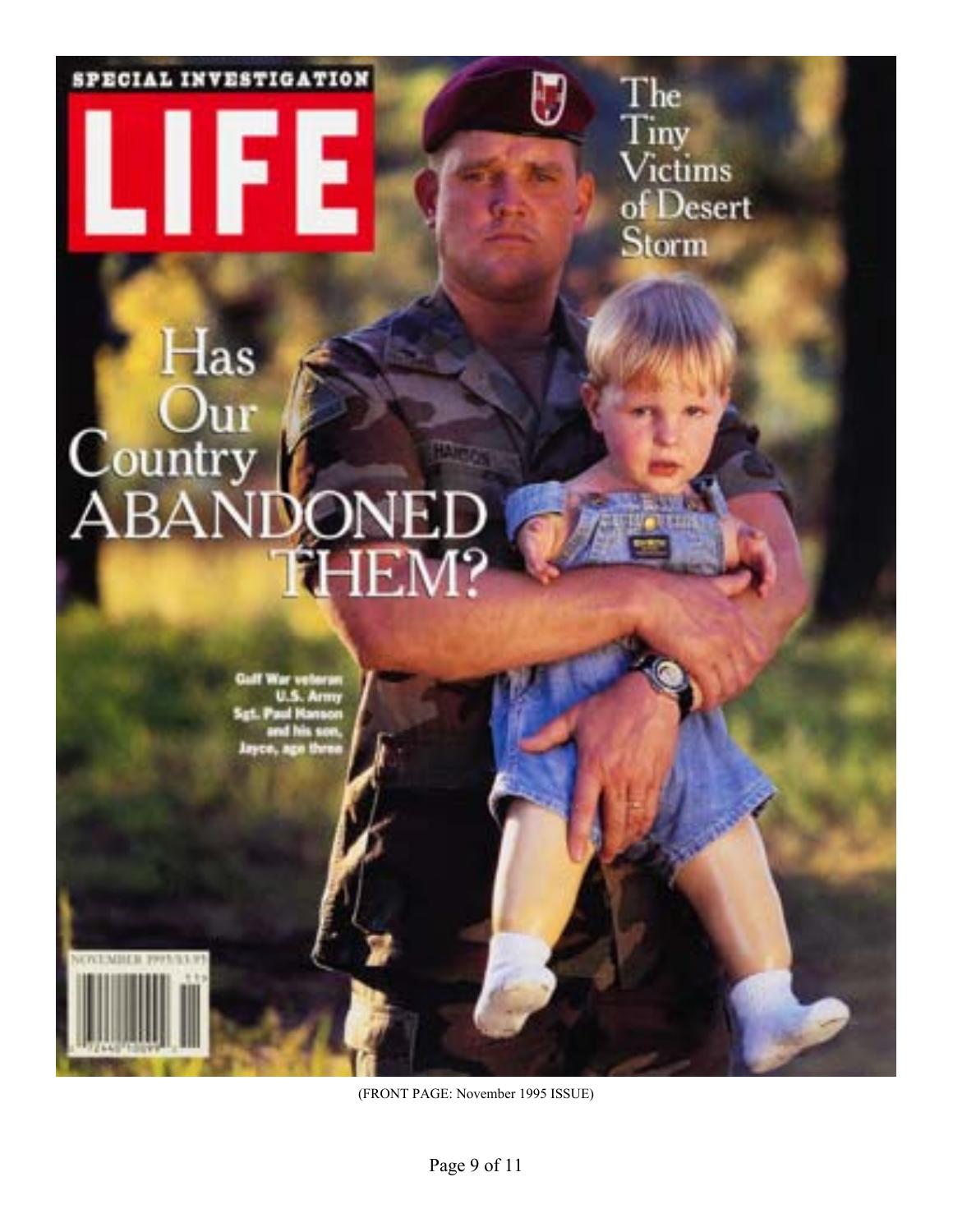

# **EDITOR'S NOTE**

**Behind the lens again, photographer Hudson shoots the team that got the Gulf War babies' story told: left to right, reporter Briggs; senior editor Robert Sullivan, and contributing editor Kenneth Miller, who wrote the piece.**

**The Kids Are Not All Right** Last year, rookie LIFE reporter Jimmie Briggs took on a tough assignment: investigating a mysterious spate of birth defects among the children of Gulf War veterans. Briggs interviewed some 50 scientists, veterans' advocates and federal officials, and collected

a towering stack of documents. And with Derek Hudson, a Paris-based Briton whose "Facing Vietnam" (http://www.life.com/Life/essay/vietnam/vietessay1.html )appeared in our June issue, he visited nearly a dozen families.

Those encounters could be wrenching--like the first time Briggs saw Jayce Hanson, pictured on our cover. "Jayce shimmied up to me on his bottom, pushing along a Donald Duck toy, and broke into a beautiful smile," says Briggs. "I was horrified by his condition--and amazed by his courage and strength."

Briggs Initially doubted that the children's woes had begun in the Gulf. "But whatever had harmed them," he says, "I felt I had to get their stories told." You'll find those stories in "The Tiny Victims of Desert Storm"("The Tiny Victims of Desert Storm" (http://www.life.com/Life/essay/gulfwar/gulf01.html ) --along with some hard questions about the risks of high-tech war, the holes in the American health-care safety net, and our duties toward the volunteers who fight our battles.

You might want to tell your representative in Congress how you feel about these issues. And if you think you or your child has a Gulf-related illness, you can register with the **Veterans Administration at (800) 749-8387**, the **Pentagon at (800) 796-9699**, or the **Association of Birth Defect Children at (800) 313-ABDC**.

Munther

Managing Editor

# **CALL LIFE PUBLICATIONS AT 1-800-274-6800 FOR REPRINTS OF THIS STORY**

**Or write:** 

Time & Life Building Rockefeller Center New York, NY 10020.